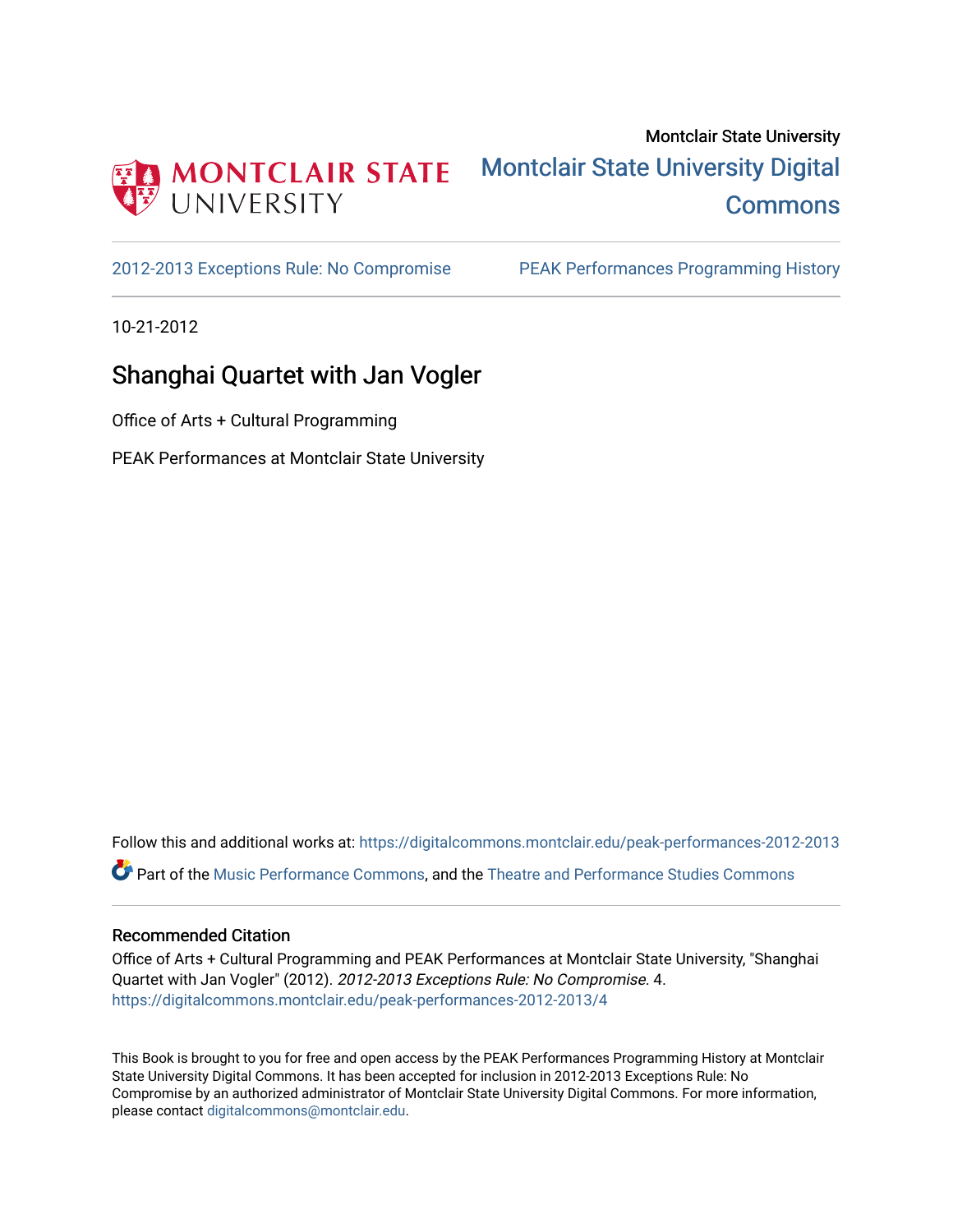### **Office of Arts & Cultural Programming**

Executive Director **Jedediah Wheeler** Executive Producer **Jill Dombrowski** Associate Producer **Jessica Wasilewski** Production/Facility Manager **J. Ryan Graves** Cultural Engagement Director **Carrie Urbanic** Finance Manager **Marilyn Fogarty** Media and Marketing Specialist **Thomas P. Miller** Director of Audience Services **Robert Hermida** Audio Engineer **Andrew Lulling** Cultural Engagement Associate **Sarah Bishop-Stone** Lighting Supervisor **Ryan Osborn** Box Office Manager **Matthew S. Fox** House Manager **Maureen Grimaldi** Graphics **Patrick Flood/pfloodesign.com** Press **Ellen Jacobs Associates** Program Editor **Susan R. Case** Program Design **Jamie L. Grubman** Student Assistant **Ian Callahan** Lighting Intern **Laura Chrismon**

### **College of the Arts**

**Benefactors**

Dean **Daniel Gurskis** Associate Dean **Ronald L. Sharps** Assistant Dean **Linda D. Davidson** Director of Administration **Marie Sparks** College Administrator **Zacrah S. Battle** Executive Assistant to the Dean **Alyson Thelin** Program Assistant **Kilolo Kumanyika** Art and Design **Scott Gordley** John J. Cali School of Music **Jon Robert Cart** School of Communication and Media **Merrill Brown** Theatre and Dance **Randy Mugleston** DuMont Television Center **Jeffrey Friedman** University Art Galleries **Teresa Rodriguez**

## **Staff**

## **Alexander Kasser Theater**

### **Founders**

Mary Mochary I.Michael Kasser Alexandra and Seth Bergstein Matthew Mochary

Automatic Data Processing Doris and Felix Beck Robert and Barbara Constable Andrew Constable George and Linda Hiltzik Montclair State University Alumni Association Margaret and Herman Sokol Jack and Jeanette Sullivan

*For a full list of donors, visit http://www.montclair.edu/peakperf/donors.html* 

Arlene Allen **Bank of America** John and Cynthia Barnes Grace Lyon Concialdi Jean Hall The Hillier Group Audrey V. Leef The Prudential Insurance Company of America Schering-Plough Research Institute Wachovia Bank Josh and Judy Weston

## **Major Donors**

**Upcoming**

# **REGIONAL DEBUT! L.A. DANCE PROJECT**

## **October 25–28, 2012**

## **Alexander Kasser Theater**

The 2012/13 season is made possible in part by funds from:

Association of Performing Arts Presenters

The National Endowment for the Arts

The New Jersey State Council on the Arts/Department of State, a Partner Agency of the National Endowment for the Arts

Discover Jersey Arts

Mid Atlantic Arts Foundation

Alison and James T. Cirenza

The Honorable Mary Mochary











# **Peak Performances**



**Shanghai Quartet**

Credit: © Uwe Arens

**with Jan Vogler, cello**

**October 21, 2012 • 3:00pm**

**Alexander Kasser Theater**

**Montclair State University**